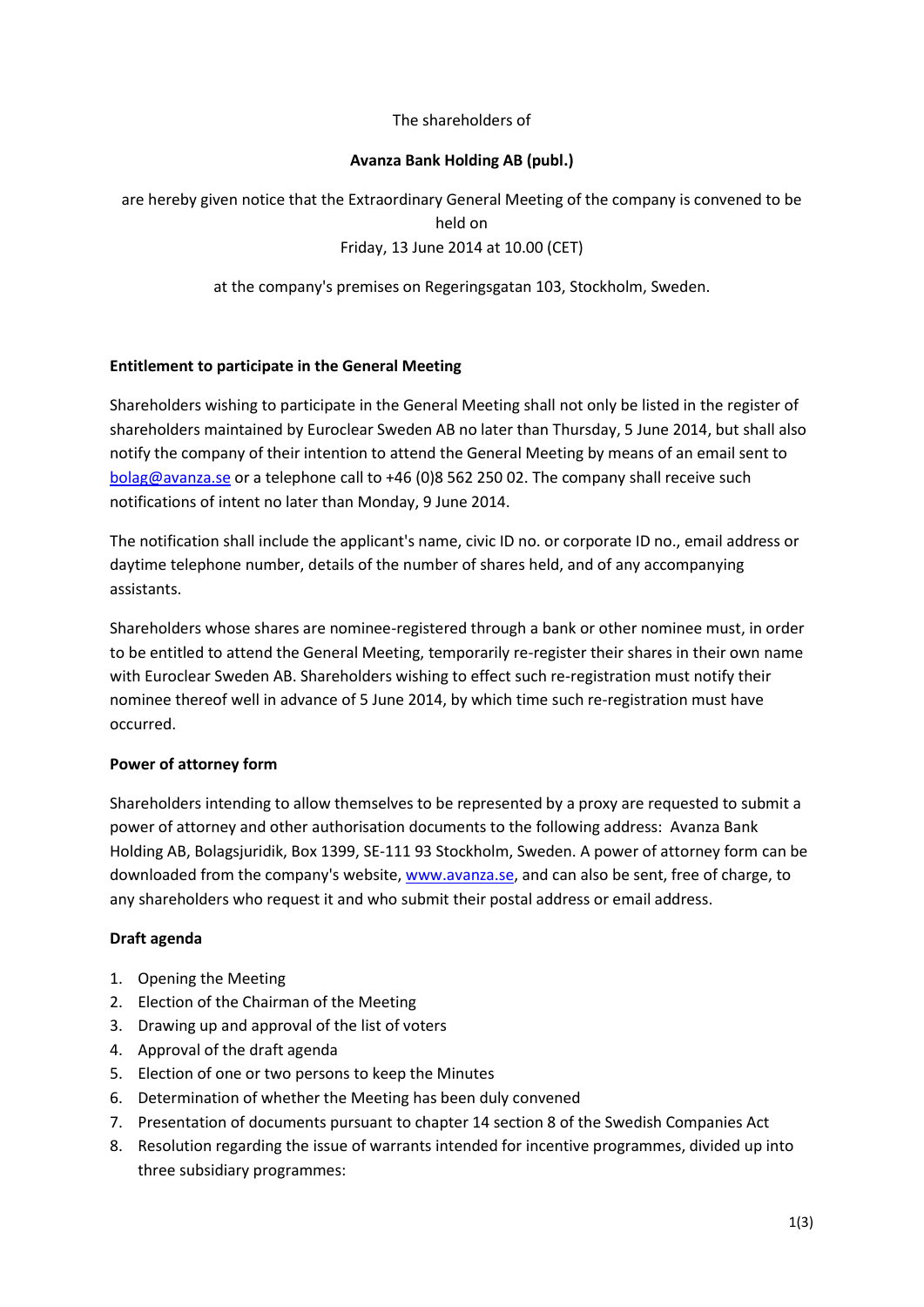- a) subsidiary programme 1
- b) subsidiary programme 2
- c) subsidiary programme 3
- 9. Closing the Meeting

## **Proposals**

## **Election of the Chairman of the Meeting, item 2**

The Board of Directors proposes that Sven Hagströmer be appointed Chairman of the General Meeting.

### **Resolution regarding the issue of warrants intended for incentive programmes, item 8 a-c**

The Board of Directors proposes, in order to ensure the company's ability to retain and recruit skilled and committed personnel, that the General Meeting approve the issue, in what constitutes a deviation from the shareholders' preferential rights, of a maximum total of 1,470,000 warrants, each of which shall grant entitlement to subscribe for one (1) ordinary share in the company. The warrants will be issued in three discrete series (hereinafter referred to as subsidiary programmes 1, 2 and 3). The three subsidiary programmes comprise parts of a single incentive programme and it is proposed, therefore, that the resolutions in accordance with items a-c on the agenda be mutually dependent.

It is proposed that the warrants be issued on what are, essentially, the following terms:

A maximum of 490,000 warrants shall be issued in every subsidiary programme.

Entitlement to subscribe for the warrants will only be granted to Avanza Förvaltning AB with the right and obligation to transfer the warrants to existing or future employees of Avanza Bank Holding AB or its subsidiaries. The number of warrants that persons within the respective categories are entitled to acquire is shown in the full version of the Board's proposal, which is available as described below. The company's Board of Directors shall decide on the final allocation within the framework presented in the proposal. Maximum allocation cannot be guaranteed. The warrants will be acquired in return for payment of an arm's length premium to be determined by the Board in accordance with customary calculation models.

The Board of Directors proposes, in conjunction herewith, that the General Meeting approve the transfer of warrants by the subsidiary company within the framework of the proposed subsidiary programmes.

Every warrant shall grant entitlement to subscribe for one (1) new ordinary share in the company at an issue price corresponding to an amount totalling 120 per cent of the weighted average of transactions in the company's shares completed in the marketplace in which the company has its primary listing (currently NASDAQ OMX Stockholm). The weighted average shall be calculated for all auto-matched transactions and all transactions in opening and closing calls, irrespective of size. The issue price shall, however, at a minimum, be an amount that corresponds to the share's nominal value. The issue price for shares subscribed for under subsidiary programmes 1, 2 and 3 shall be calculated on the basis of the prices on 25 August 2014, 25 August 2015, and 25 August 2016, respectively.